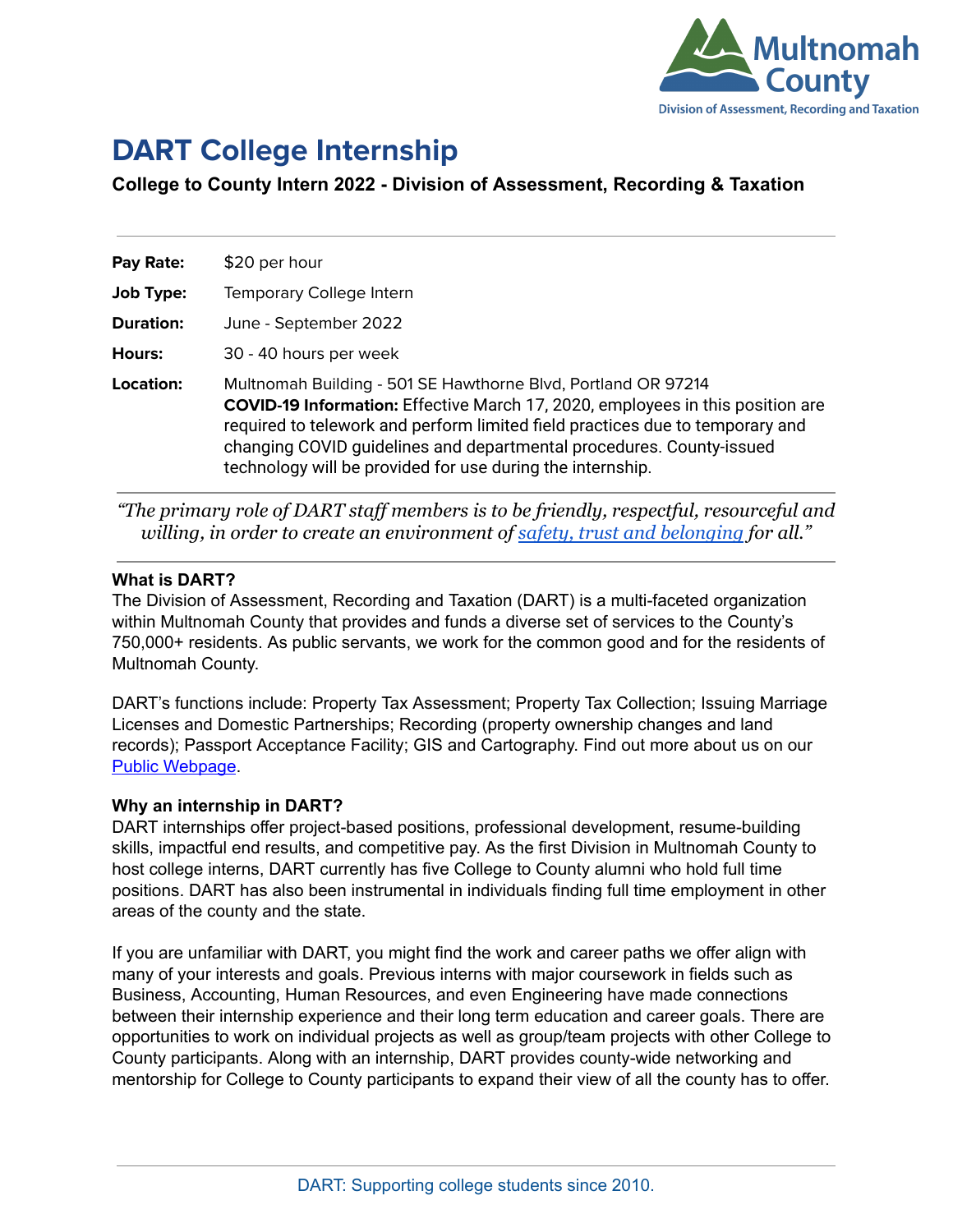### **Internship Description:**

DART is seeking talented and engaged, college students with demonstrated community leadership skills to assist and lead projects in:

- Appraisal and Valuation
- Employee Engagement
- Change Management
- Customer Service

Projects vary based on experience, skills and interests of hired interns. There may be opportunities for interns to build their own small projects as well. Past projects have included:

- Employee Equity and Engagement projects
- Community Outreach projects
- In-office Research and Review
- Field Inventory studies
- GIS projects

#### **Knowledge/Skills/Abilities Required:**

- Working knowledge of Business Math and Business English, including grammar, spelling, punctuation and word usage.
- Familiarity with Microsoft Office or Google Suite (ie: Word, Excel, Sheets, Docs, etc) & video conferencing platforms (ie: Google Meet, Cisco Webex, Zoom, etc).
- Ability to receive and understand verbal and written directions.
- Ability to work cooperatively and develop effective working relationships with diverse workgroups.
- Comfortable working independently in a remote/telework environment.
- Ability to learn office methods, practices, and procedures.

**Please note**, some projects may require the possession of a current driver's license and the ability to operate a car in rural and congested areas.

**COVID-19 Vaccination Requirement:** To protect the health of the community and employees, Multnomah County requires employees to be fully vaccinated against COVID-19 or have an approved medical or religious exception as a qualification of employment.

The rule applies to all employees, as allowable by law. Candidates who receive an offer of County employment must provide proof of vaccination upon hire or submit an exception request prior to their start date.

**Diversity and Inclusion:** At Multnomah County, we value difference and support efforts to create a culture of dignity and respect for our employees. We are proud to be an Equal Opportunity Employer.

**Veterans' Preference:** Under Oregon Law, qualifying veterans may apply for veterans' preference for this recruitment. Review our veterans' [preference](http://multco.us/jobs/veterans-preference-information-and-instructions) website for details about eligibility and how to apply.